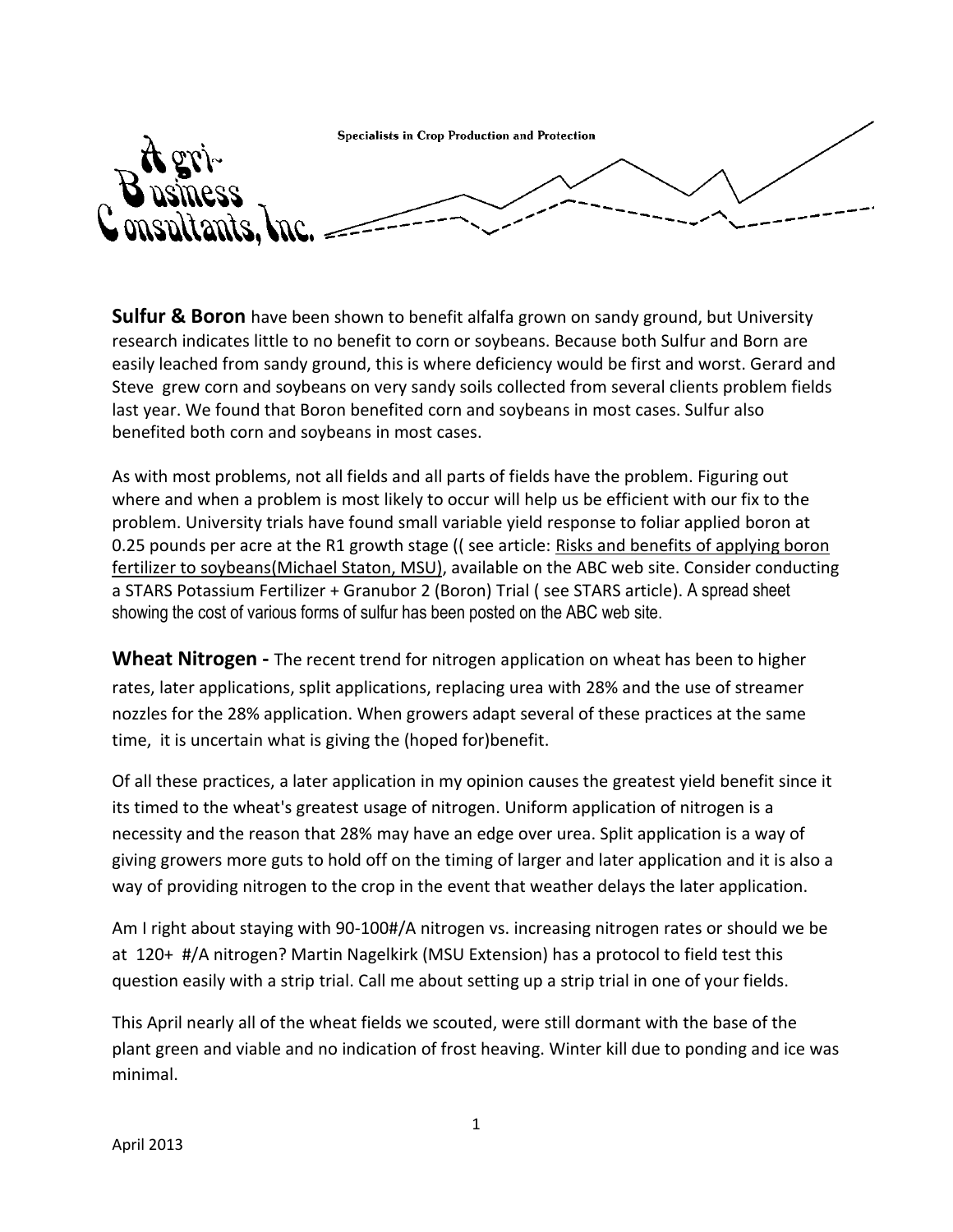**Wheat Herbicides & Cover Crops.** Cover crops after wheat add diversity to your rotation, benefit soil structure, hold nutrients (especially nitrogen after manure applications) and can generate nitrogen (clovers and other legumes). Corn following wheat in a CSW rotation out yields corn in a SC rotation. Corn after frost seeded red clover into wheat yielded 8 bu/A better than corn after wheat alone in a study by Dr. Bill Deen, University of Guelph.

Herbicides applied to wheat limit your cover crop options and require planning. Only a few weeds (chickweed, bluegrass, cheat grass, downy brome grass) are enough of a threat to wheat to regularly demand a herbicide application.

Starting off weed free is a key, either with tillage or with a Glyphosate application (required if dandelion is a problem). Fall herbicide applications are becoming more popular. Peak was the first( but with a long plant back restriction for broadleaves). Now more herbicides are labeled for fall application and several have plant back restrictions that allow frost seeding of clover. Determining the plant back restrictions for cover crops after herbicide application is key to avoid injury to the cover corp..

**"**Although few cover crops are listed in these Agronomy Guide tables or on herbicide labels, look for close plant relatives to get an idea of how certain species may succeed For example, there is no listing for the legume hairy vetch or the mustard daikon radish in the Agronomy Guide or on most labels, but by looking at the alfalfa or clover restrictions or at annual mustards such as canola you can "guesstimate" which herbicides may cause potential injury to related cover crop species."**.** (from **Herbicides Persistence and Rotation to Cover Crops** (http://extension.psu.edu/plants/crops/soil-management/cover-crops/herbicidepersistence) .

Using this method with Table 12 in the MSU 2013 Weed Control Guide for Field Crops, the restrictions for alfalfa would be a best guess for clover, dry beans for large seeded legumes, canola or sugar beets for radishes.

**Web site** - Agri-Business Consultants, Inc is developing a web site. Currently, on the website, we have posted this newsletter, links to articles referenced in this newsletter, services provided and other useful information.

**TXT MSG** - We will start sending text messages to clients as a way of quickly communicating timely information and also to let you know that a new article or item has been posted on the website. I anticipate that we will send out about 2 messages per month (as needed). If you find this annoying, we will stop sending you messages. We appreciate any thoughts you may have.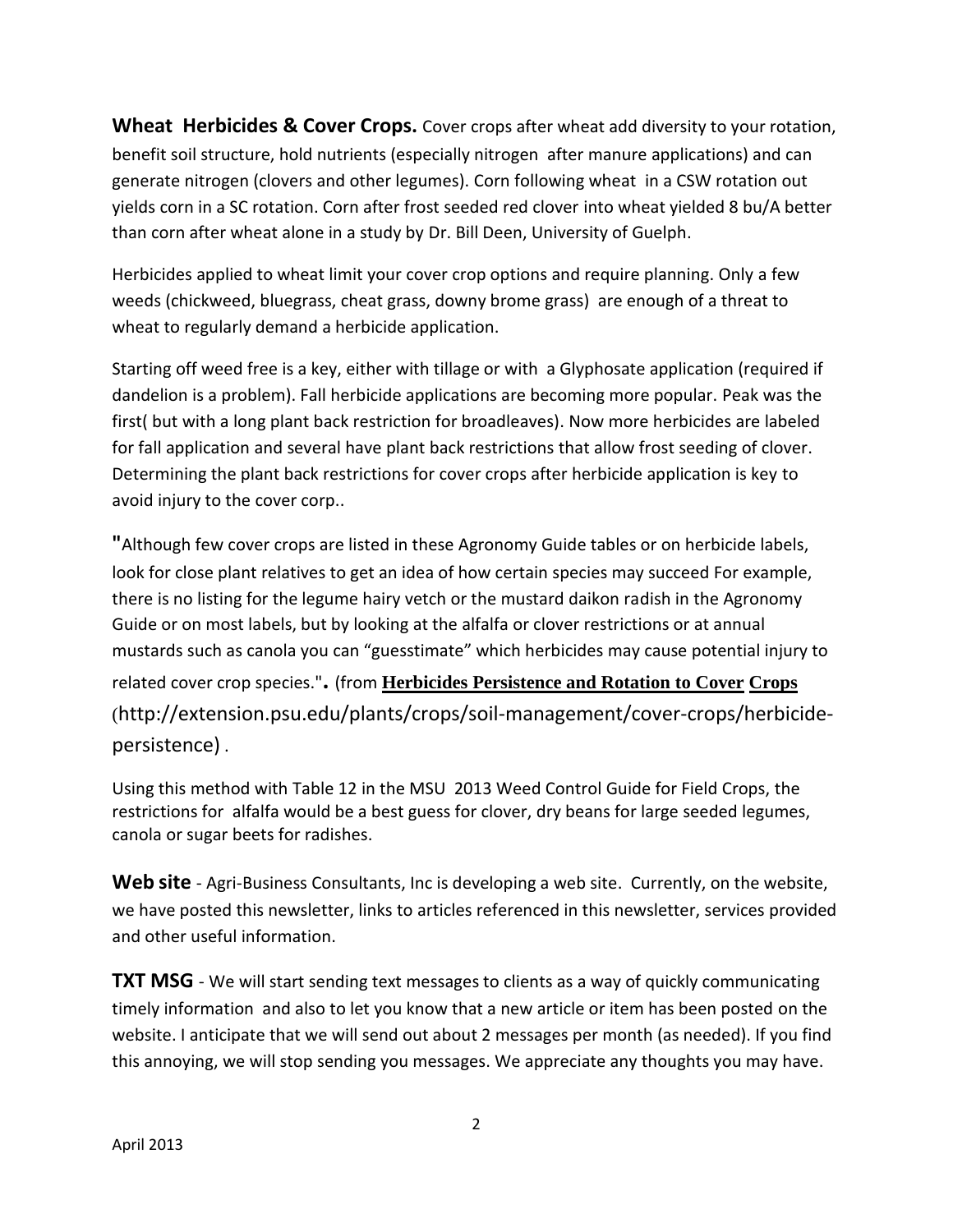# **The Michigan Soybean Association STARS (Strip Testing at Regional Sites) program has been working with Michigan growers for several year coordinating on farm strip trials to research questions that are of concern to growers. Consider participating**

**Overview:** The STARS program (strip testing at regional sites) provides Michigan soybean producers with a statistically sound method for evaluating the yield and income benefits of new products and/or management practices. Producers across Michigan identify new products or practices of interest and conduct field scale research trials using a common protocol. The data is collected, subjected to statistical scrutiny, summarized across locations and years and shared with soybean producers. The STARS program must continue to adhere to the following guidelines to be successful:

- $\Rightarrow$  Use an independent third party evaluator (MSU Extension)
- $\Rightarrow$  Be producer focused/driven/friendly
- $\Rightarrow$  Use similar protocol across the state and all trials
- $\Rightarrow$  Perform statistical analysis and interpret the data
- $\Rightarrow$  Share group data while keeping individual data confidential

## **The STARS Protocols for the 2013 are:**

## **Soybean Potassium Fertilizer Trial**

**Foliar Plant Growth/Health Promoter Trial** 

**Stratego YLD Fungicide Trial** 

**Inoculation Seed Treatment Trial** 

**Soybean Starter Fertilizer (2 x 2 or in-furrow) Trial**

**Potassium Fertilizer + Granubor 2 (Boron) Trial**

## **Soybean One-pass Tillage Trial**

**Soybean Planting System Trial: either (7.5"vs.30") or (15"vs.30") or (7.5" vs. 15")**

**to participate, contact Michael Staton: staton@anr.msu.edu or 269-673-0370 ext 27**